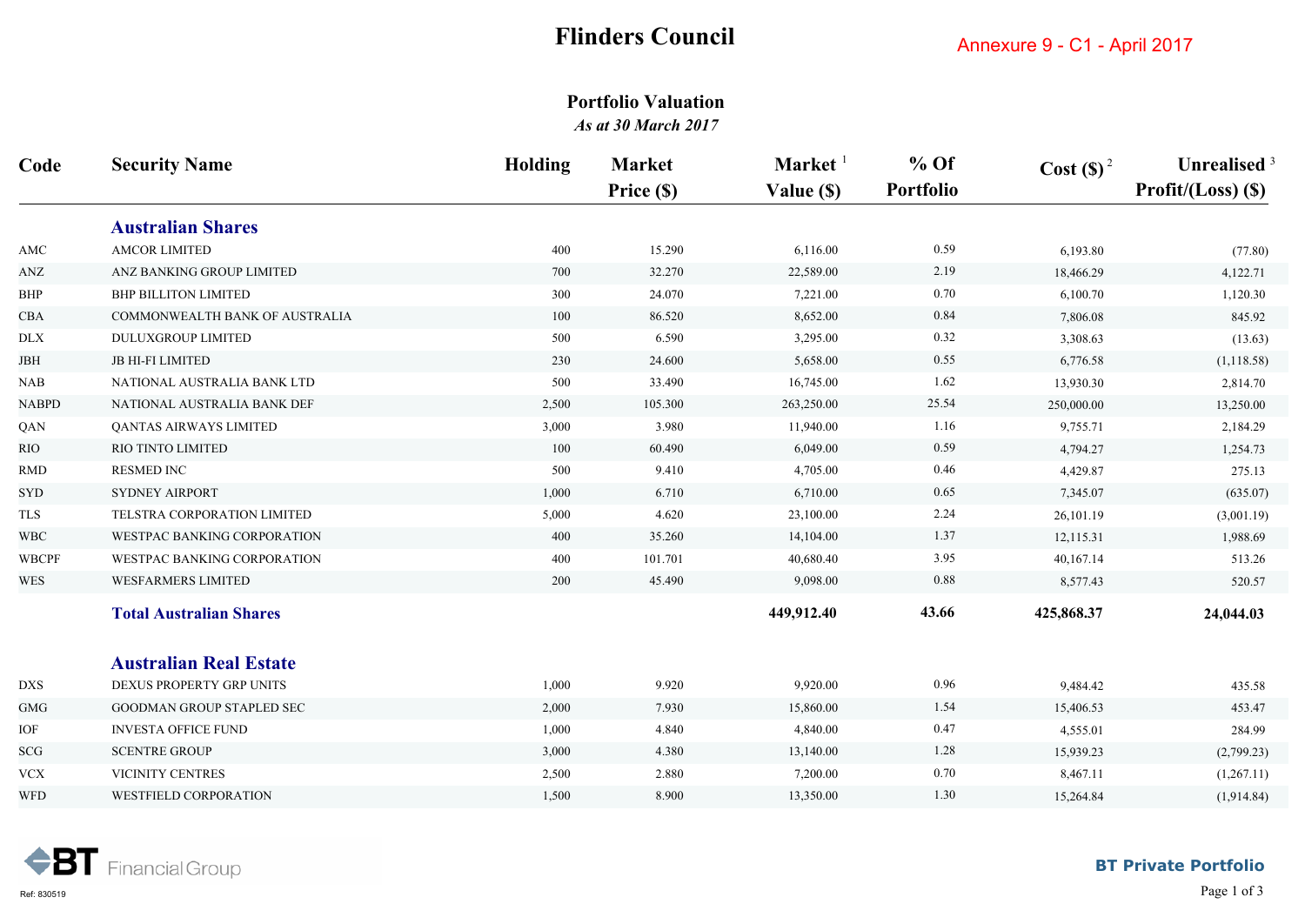| Code         | <b>Security Name</b>                   | <b>Holding</b>           | <b>Market</b><br>Price (\$) | Market $1$<br>Value (\$) | $%$ Of<br><b>Portfolio</b> | Annexure $\S$ <sup>os</sup> $\mathcal{E}(\$)$ <sup>2</sup> April 2017 | $\text{Profit} / (\text{Loss})$ (\$) |
|--------------|----------------------------------------|--------------------------|-----------------------------|--------------------------|----------------------------|-----------------------------------------------------------------------|--------------------------------------|
|              | <b>Total Australian Real Estate</b>    |                          |                             | 64,310.00                | 6.24                       | 69,117.14                                                             | (4,807.14)                           |
|              | <b>Australian Fixed Interest</b>       |                          |                             |                          |                            |                                                                       |                                      |
| ANZHA        | ANZ BANKING GROUP UNSEC FRN            | 600                      | 10,035.000                  | 60,210.00                | 5.84                       | 61,149.20                                                             | (939.20)                             |
| <b>ANZPC</b> | ANZ CONVERTIBLE PREF CPS3              | 700                      | 100.662                     | 70,463.40                | 6.84                       | 71,248.59                                                             | (785.19)                             |
| ANZPE        | ANZ BANKING GROUP LTD CNT 2            | 500                      | 99.040                      | 49,520.00                | 4.81                       | 48,913.76                                                             | 606.24                               |
| ANZPG        | ANZ CAPITAL NOTE                       | 1,000                    | 104.740                     | 104,740.00               | 10.16                      | 100,000.00                                                            | 4,740.00                             |
| CBAPC        | <b>CBA PERLS VI PRF</b>                | 700                      | 102.397                     | 71,677.90                | 6.96                       | 71,367.06                                                             | 310.84                               |
| <b>WBCHA</b> | WESTPAC BANKING CORP SUB FRN           | 650                      | 10,100.000                  | 65,650.00                | 6.37                       | 66,176.21                                                             | (526.21)                             |
|              | <b>Total Australian Fixed Interest</b> |                          |                             | 422,261.30               | 40.97                      | 418,854.82                                                            | 3,406.48                             |
|              | <b>Cash And Other<sup>4</sup></b>      |                          |                             |                          |                            |                                                                       |                                      |
|              | BT WHOLESALE MANAGED CASH FUND         | 85,000                   | 1.000                       | 85,136.44                | 8.26                       | 85,000.00                                                             | 136.44                               |
|              | <b>CASH AT BANK-AUD</b>                | $\overline{\phantom{a}}$ | $\sim$                      | 5,077.54                 | 0.49                       | 5,072.89                                                              | 4.65                                 |
|              | INCOME DUE BUT NOT RECD                | $\overline{a}$           |                             | 3,877.12                 | 0.38                       | 3,877.12                                                              |                                      |
|              | <b>Total Cash And Other</b>            |                          |                             | 94,091.10                | 9.13                       | 93,950.01                                                             | 141.09                               |
|              | <b>Portfolio Total</b>                 |                          |                             | 1,030,574.80             | 100.00                     | 1,007,790.34                                                          | 22,784.46                            |